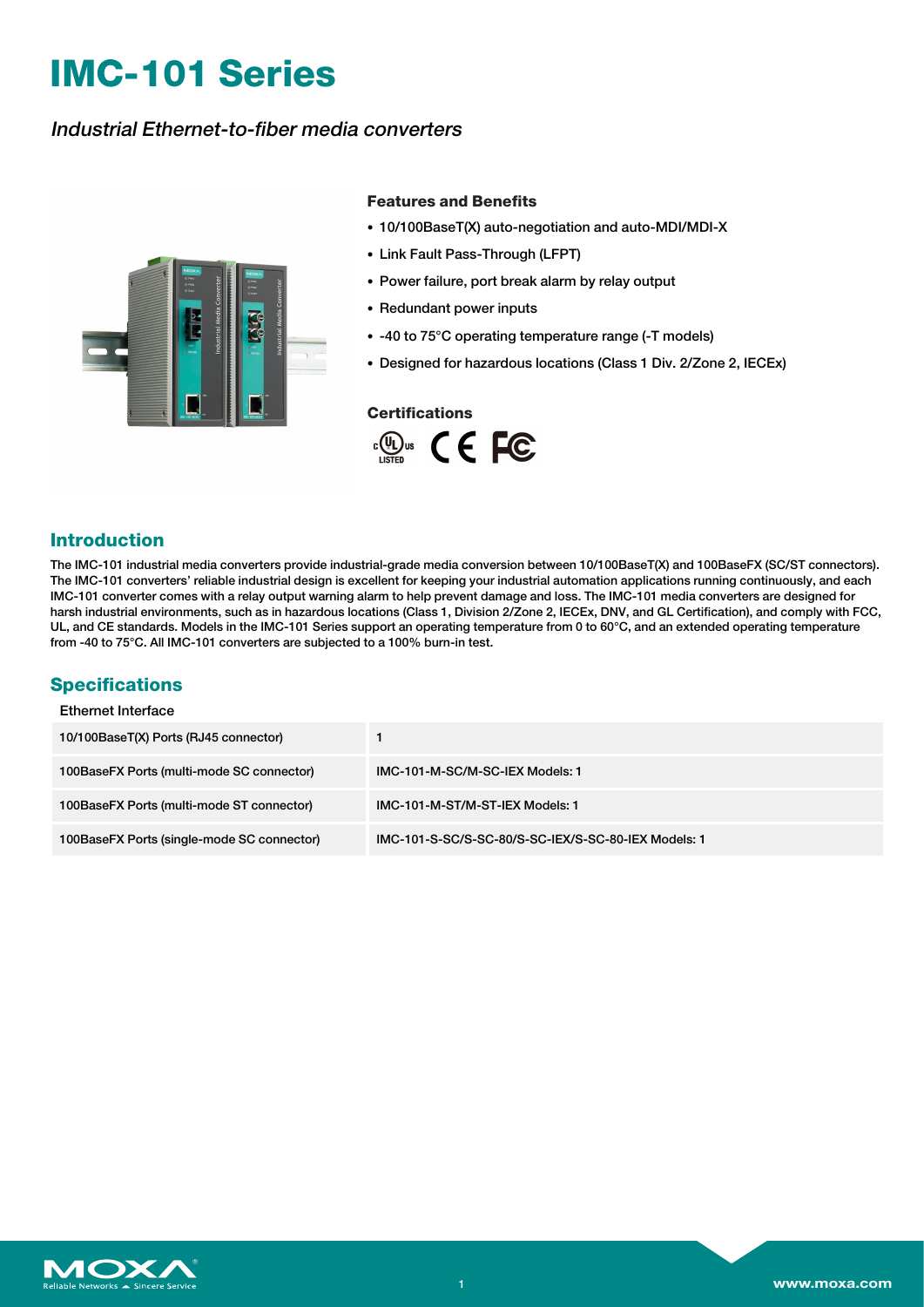#### Magnetic Isolation Protection 1.5 kV (built-in)

| <b>Optical Fiber</b> |                         |                            | 100BaseFX       |                 |                        |                        |
|----------------------|-------------------------|----------------------------|-----------------|-----------------|------------------------|------------------------|
|                      |                         |                            |                 | Multi-Mode      | Single-Mode<br>(40 km) | Single-Mode<br>(80 km) |
|                      | <b>Fiber Cable Type</b> |                            | OM <sub>1</sub> | 50/125 µm       | G.652                  | G.652                  |
|                      |                         |                            |                 | 800 MHz x<br>km |                        |                        |
|                      |                         | <b>Typical Distance</b>    | 4 km            | 5 km            | 40 km                  | 80 km                  |
|                      | Wavelength              | Typical (nm)               | 1300            |                 | 1310                   | 1550                   |
|                      |                         | <b>TX Range</b><br>(nm)    | 1260 to 1360    |                 | 1280 to 1340           | 1530 to 1570           |
|                      |                         | <b>RX Range</b><br>(nm)    | 1100 to 1600    |                 | 1100 to 1600           | 1100 to 1600           |
|                      | Optical<br>Power        | <b>TX Range</b><br>(dBm)   | $-10$ to $-20$  |                 | $0$ to $-5$            | $0 to -5$              |
|                      |                         | <b>RX Range</b><br>(dBm)   | $-3$ to $-32$   |                 | $-3$ to $-34$          | $-3$ to $-34$          |
|                      |                         | Link Budget<br>(dB)        | 12              |                 | 29                     | 29                     |
|                      |                         | Dispersion<br>Penalty (dB) |                 | $\mathbf{3}$    | $\mathbf{1}$           | $\mathbf{1}$           |

Note: When connecting a single-mode fiber transceiver, we recommend using an attenuator to prevent damage caused by excessive optical power. Note: Compute the "typical distance" of a specific fiber transceiver as follows: Link budget (dB) > dispersion penalty (dB) + total link loss (dB).

| <b>Power Parameters</b>                |                                                                                           |  |  |
|----------------------------------------|-------------------------------------------------------------------------------------------|--|--|
| <b>Input Current</b>                   | 200 mA @ 12 to 45 VDC                                                                     |  |  |
| Input Voltage                          | 12 to 45 VDC                                                                              |  |  |
| <b>Overload Current Protection</b>     | Supported                                                                                 |  |  |
| <b>Power Connector</b>                 | <b>Terminal block</b>                                                                     |  |  |
| <b>Power Consumption</b>               | 200 mA @ 12 to 45 VDC                                                                     |  |  |
| <b>Physical Characteristics</b>        |                                                                                           |  |  |
| <b>IP Rating</b>                       | <b>IP30</b>                                                                               |  |  |
| Housing                                | Metal                                                                                     |  |  |
| <b>Dimensions</b>                      | 53.6 x 135 x 105 mm (2.11 x 5.31 x 4.13 in)                                               |  |  |
| Weight                                 | 630 g (1.39 lb)                                                                           |  |  |
| Installation                           | <b>DIN-rail mounting</b>                                                                  |  |  |
| <b>Environmental Limits</b>            |                                                                                           |  |  |
| <b>Operating Temperature</b>           | Standard Models: 0 to 60°C (32 to 140°F)<br>Wide Temp. Models: -40 to 75°C (-40 to 167°F) |  |  |
| Storage Temperature (package included) | -40 to 85°C (-40 to 185°F)                                                                |  |  |
| <b>Ambient Relative Humidity</b>       | 5 to 95% (non-condensing)                                                                 |  |  |

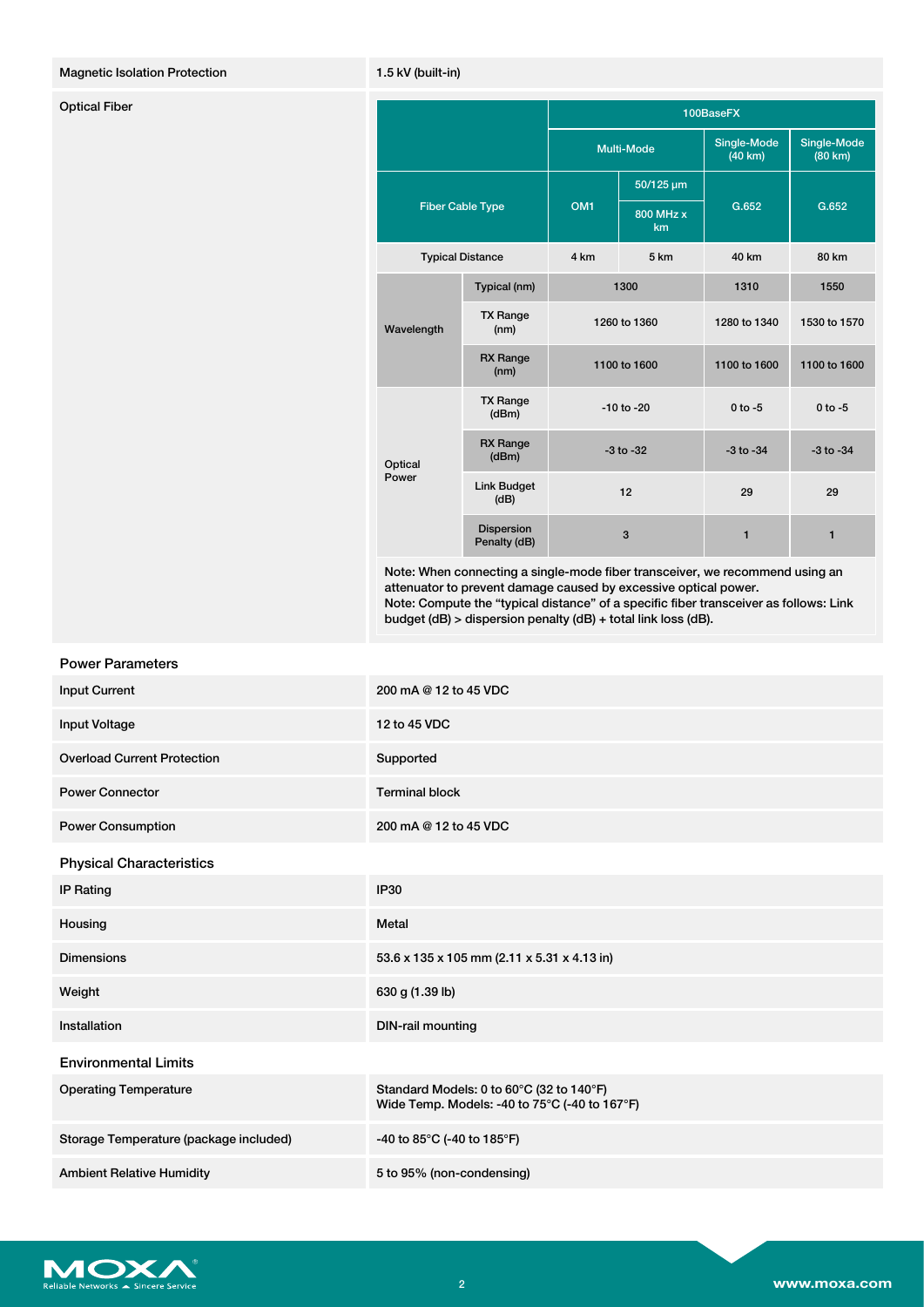#### Standards and Certifications

| <b>EMC</b>                   | EN 55032/24                                                                                                                                                                                                                                                                                     |
|------------------------------|-------------------------------------------------------------------------------------------------------------------------------------------------------------------------------------------------------------------------------------------------------------------------------------------------|
| EMI                          | CISPR 32, FCC Part 15B Class A                                                                                                                                                                                                                                                                  |
| <b>EMS</b>                   | IEC 61000-4-2 ESD: Contact: 6 kV; Air: 8 kV<br>IEC 61000-4-3 RS: 80 MHz to 1 GHz: 10 V/m<br>IEC 61000-4-4 EFT: Power: 2 kV; Signal: 1 kV<br>IEC 61000-4-5 Surge: Power: 2 kV; Signal: 1 kV<br>IEC 61000-4-6 CS: 150 kHz to 80 MHz: 3 V/m; Signal: 3 V/m<br>IEC 61000-4-8 PFMF<br>IEC 61000-4-11 |
| <b>Environmental Testing</b> | IEC 60068-2-1<br>IEC 60068-2-2<br>IEC 60068-2-3                                                                                                                                                                                                                                                 |
| Safety                       | EN 60950-1, UL 60950-1                                                                                                                                                                                                                                                                          |
| Vibration                    | IEC 60068-2-6                                                                                                                                                                                                                                                                                   |
| <b>Hazardous Locations</b>   | IEX Models: UL/cUL Class I Division 2 Groups A/B/C/D, ATEX Zone 2, IECEx<br>All Other Models: UL/cUL Class I Division 2 Groups A/B/C/D, ATEX Zone 2                                                                                                                                             |
| Maritime                     | <b>DNV</b>                                                                                                                                                                                                                                                                                      |
| <b>MTBF</b>                  |                                                                                                                                                                                                                                                                                                 |
| Time                         | 401,000 hrs                                                                                                                                                                                                                                                                                     |
| <b>Standards</b>             | MIL-HDBK-217F                                                                                                                                                                                                                                                                                   |
| Warranty                     |                                                                                                                                                                                                                                                                                                 |
| <b>Warranty Period</b>       | 5 years                                                                                                                                                                                                                                                                                         |
| <b>Details</b>               | See www.moxa.com/warranty                                                                                                                                                                                                                                                                       |
| <b>Package Contents</b>      |                                                                                                                                                                                                                                                                                                 |
| <b>Device</b>                | 1 x IMC-101 Series converter                                                                                                                                                                                                                                                                    |
| Documentation                | 1 x quick installation guide<br>1 x warranty card                                                                                                                                                                                                                                               |

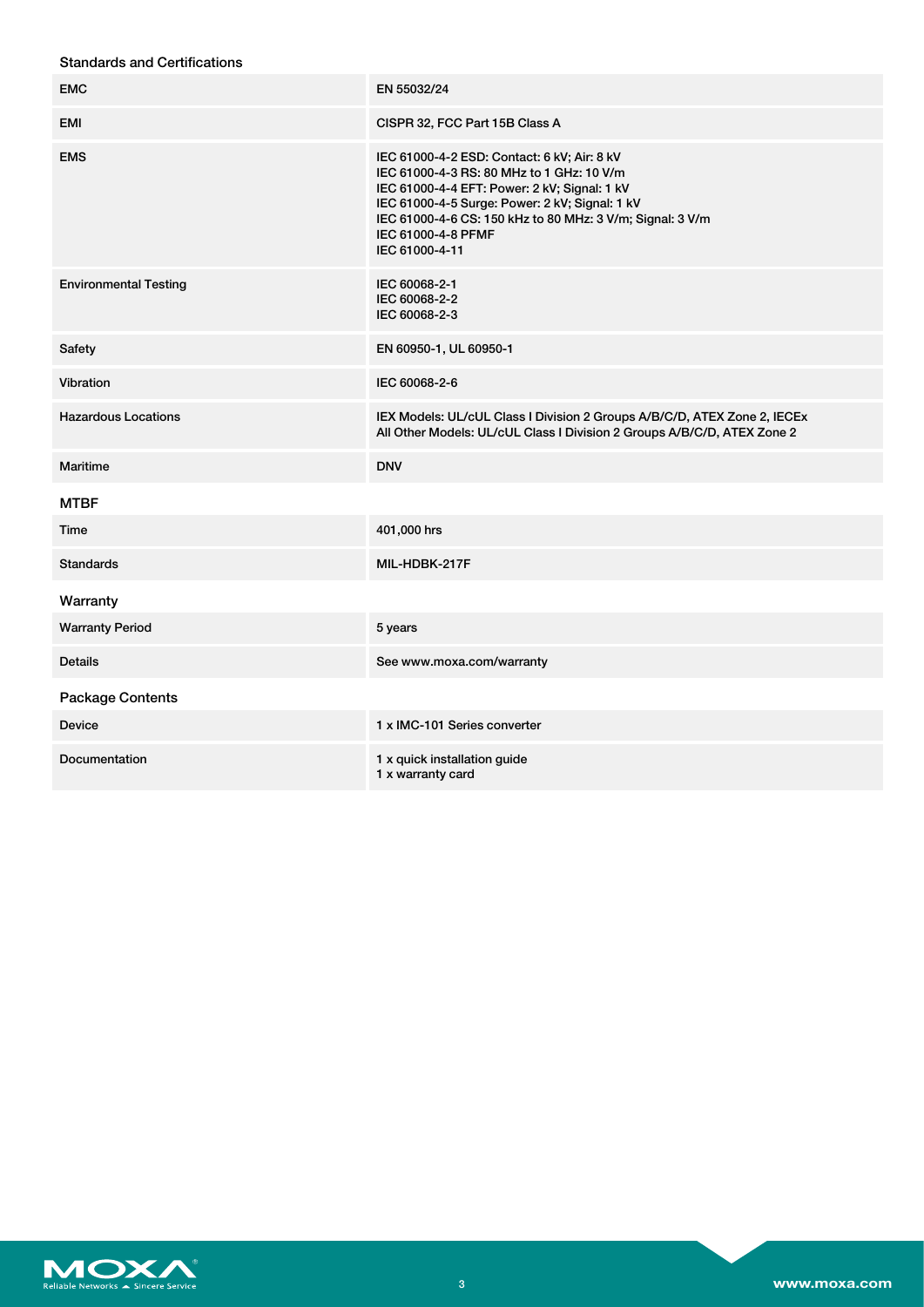# **Dimensions**

Unit: mm (inch)



# **Ordering Information**

| <b>Model Name</b>     | <b>Operating Temp.</b> | <b>Fiber Module Type</b> | <b>IECEX</b> | <b>Fiber Transmission Distance</b> |
|-----------------------|------------------------|--------------------------|--------------|------------------------------------|
| <b>IMC-101-M-SC</b>   | 0 to $60^{\circ}$ C    | Multi-mode SC            |              | 5 km                               |
| <b>IMC-101-M-SC-T</b> | -40 to $75^{\circ}$ C  | Multi-mode SC            |              | 5 km                               |
| IMC-101-M-SC-IEX      | 0 to $60^{\circ}$ C    | Multi-mode SC            | $\checkmark$ | 5 km                               |
| IMC-101-M-SC-T-IEX    | -40 to $75^{\circ}$ C  | Multi-mode SC            | $\checkmark$ | 5 km                               |
| <b>IMC-101-M-ST</b>   | 0 to $60^{\circ}$ C    | Multi-mode ST            |              | 5 km                               |
| <b>IMC-101-M-ST-T</b> | -40 to $75^{\circ}$ C  | Multi-mode ST            |              | 5 km                               |
| IMC-101-M-ST-IEX      | 0 to $60^{\circ}$ C    | Multi-mode ST            | $\checkmark$ | 5 km                               |
| IMC-101-M-ST-T-IEX    | -40 to $75^{\circ}$ C  | Multi-mode ST            | $\checkmark$ | 5 km                               |
| <b>IMC-101-S-SC</b>   | 0 to $60^{\circ}$ C    | Single-mode SC           |              | 40 km                              |
| <b>IMC-101-S-SC-T</b> | -40 to $75^{\circ}$ C  | Single-mode SC           |              | 40 km                              |
| IMC-101-S-SC-IEX      | 0 to $60^{\circ}$ C    | Single-mode SC           | $\checkmark$ | 40 km                              |
| IMC-101-S-SC-T-IEX    | -40 to $75^{\circ}$ C  | Single-mode SC           | $\checkmark$ | 40 km                              |
| IMC-101-S-SC-80       | 0 to $60^{\circ}$ C    | Single-mode SC           | -            | 80 km                              |
| IMC-101-S-SC-80-T     | -40 to $75^{\circ}$ C  | Single-mode SC           |              | 80 km                              |

# **Accessories (sold separately)**

| <b>DIN-Rail Mounting Kits</b> |                                                                                                                                 |
|-------------------------------|---------------------------------------------------------------------------------------------------------------------------------|
| DK-DC50131-01                 | DIN-rail mounting kit, 6 screws                                                                                                 |
| <b>Power Supplies</b>         |                                                                                                                                 |
| DR-4524                       | 45W/2A DIN-rail 24 VDC power supply with universal 85 to 264 VAC or 120 to 370 VDC input, -10 to 50°<br>C operating temperature |